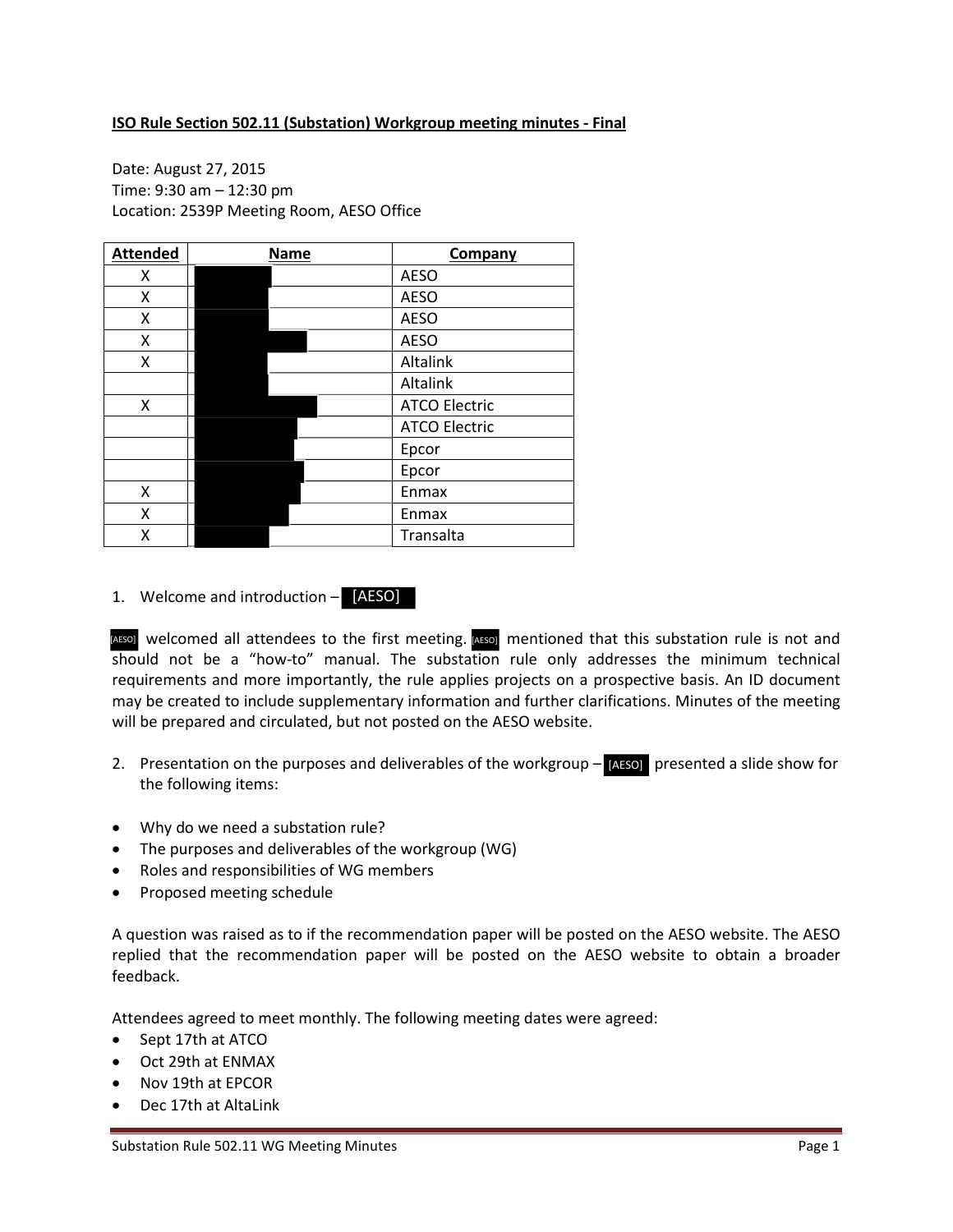- Jan 21st at AESO
- 3. Presentation on what to be included in the rule and the WG draft  $T$  of  $R -$  [AESO] presented a slide show for the following items:
- What will be included in the substation Rule 502.11?
- Workgroup Terms of Reference

The following questions were raised and discussed at the meeting:

- Applicability of the rule: WG discussed whether ISD (Industrial System Designation) owned substations should be included in the rule.
	- TransAlta Inclusion of other subs the TFO substations should be based on the impact of the substation on the system. A radial connected substation is likely to have less impact on the system than a loop-connected substation.
- Should customer owned substations, 69/72 kV and HVDC substations be included? The AESO mentioned that another HVDC line will not likely be built for a long time so probably shouldn't be included. 69/72 kV substations may need to be included to address future upgrades/rebuild.
	- WG Agreed that further discussions on this should take place in future meetings.
- Should we define a Major Substation? A Major Substation may have extra requirements to other ones because of their criticality.
	- AESO 40 to 50 substations (out of the current 700 substations) would qualify for the criteria if we create a Major Substation category.
	- ATCO Some critical substations go on a higher level of planning by nature anyways, often going beyond the 502.2 rule.
	- Altalink Critical substations may have different minimum requirements but the functional spec are still the same.
	- **TransAlta The definition should be based on the number of circuits.**
	- WG Agreed that this will be further discussed in future meetings.
- Life Expectancy of equipment
	- WG Agreed that no life expectancy for equipment should be specified.
- Reliability & availability
	- ATCO Substations are an integral part of the system so there should be requirement for the minimum reliability and availability.
- Safety
	- Altalink There is no need to include the safety rules (OH&S and AEUC codes) unless we have something over and above them.
	- AESO Should they be included in an ID which is more of an FYI document?
- Insulation Coordination and Grounding BIL and BSL levels
	- ATCO Insulation levels should be specified because they are related to not only reliability but also cost.